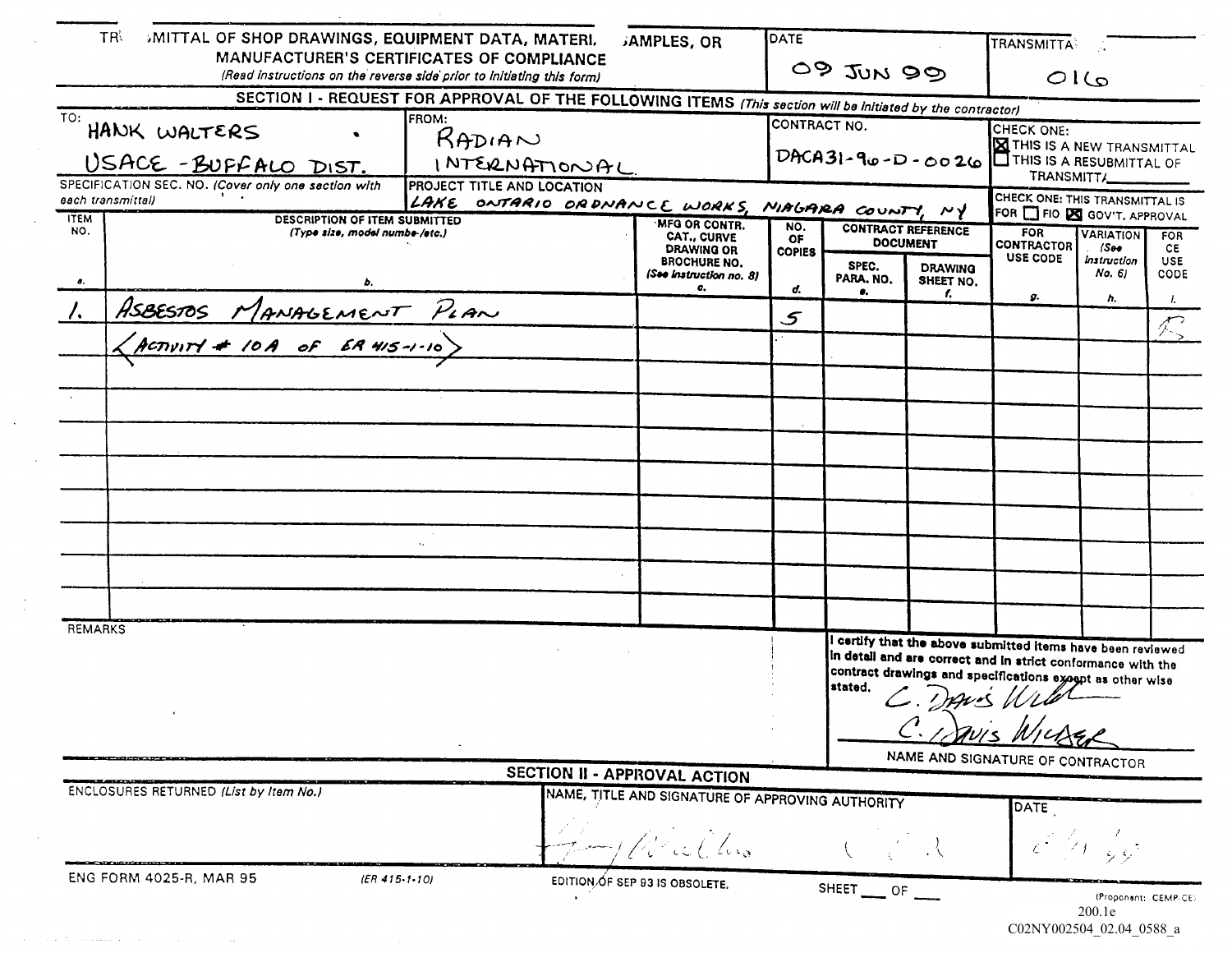ROUTING OF SHOP DRAWINGS, EQUIPMENT DATA, MATERIAL SAMPLES, OR MANUFACTURER'S CERTIFICATESOF COMPLIANCE FOR APPROVAL (USED TO ROUTE ENG FORM 4025 WITH ITEMS ATTACHED. NOT TO BECOME A PART OF THE CONTRACTOR'S RECORD) DATE: 0 9 JUN 1999 FROM: NY-PA AREA OFFICE  $\mathbf{1}$ TO: ENGINEERING THE ATTACHED ITEMS LISTED ON ENG FORM 4025 ARE FORWARDED FOR APPROVAL ACTION CONTRACTOR: CONTRACT NUMBER: INTERNATIONAL RADEAN  $DACA 31 - 96 - D - 0026$ PROJECT TITLE AND LOCATION TRANSMITTAL NUMBER: Loow TNT & CHEM PIPECINE  $O/6$ COMMENTS (ATTACH ADDITIONAL SHEET IF NECESSARY)<br>PLEASE REUTEW HSAP & RCTURN TO N. Review ASAP & RETURN TO NYPA, 3 6-11.99 SIGNATURE TYPED NAME AND TITLE NO. OF HAROLD LEGLETT<br>CONSTRUCTION REP INCL 4 DATE. FROM:  $\overline{2}$ **TO** APPEL RRANCA  $100y$ COMMENTS (ATTACH ADDITIONAL SHEET IF NECESSARY) SIGMATHER TYPED NAME AND TITLE NO. OF INCL. APELA LNO. HYG montary + CMARRANCH TO: JUHN LANDAHIC FROM: 3 COMMENTS (ATTACH ADDITIONAL SHEET IF NECESSARY) SIGNATURE TYPED NAME AND TITLE NO. OF CHOM NIPP DAMN  $NCL$ . Rom CSD - CIVIC EXGIVET DATE:  $TO: H. LCELCT$ 4  $CA.$ THE FOLLOWING ACTION CODES ARE GIVEN TO ITEMS LISTED ON ENG FORM 4025: ACTION CODES D - WILL BE RETURNED BY SEPARATE CORRESPONDENCE - APPROVED AS SUBMITTED E - DISAPPROVED (SEE ATTACHED) - APPROVED, ACCEPT AS NOTED ON DRAWINGS, F - RECEIPT ACKNOWLEDGED RESUBMISSION NOT REQUIRED G - OTHER (SPECIFY) - APPROVED, EXCEPT AS NOTED ON DRAWINGS, REFER TO ATTACHED SHEET, RESUBMISSION REQUIRED ACTION CODES TO BE INSERTED IN COLUMN G, SECTION I, ENG FORM 4025 (ATTACH ADDITIONAL SHEETS IF NECESSARY) ITEM NO. (TAKEN FROMENG FORM 4025) CODE GIVEN NOTE TO CONTRACTOR CODE RULE SE APPLIES **REMARKS SIGNATURE** TYPED NAME AND TITLE NO. OF JUHN LARDAHL INCL.  $Ch_2$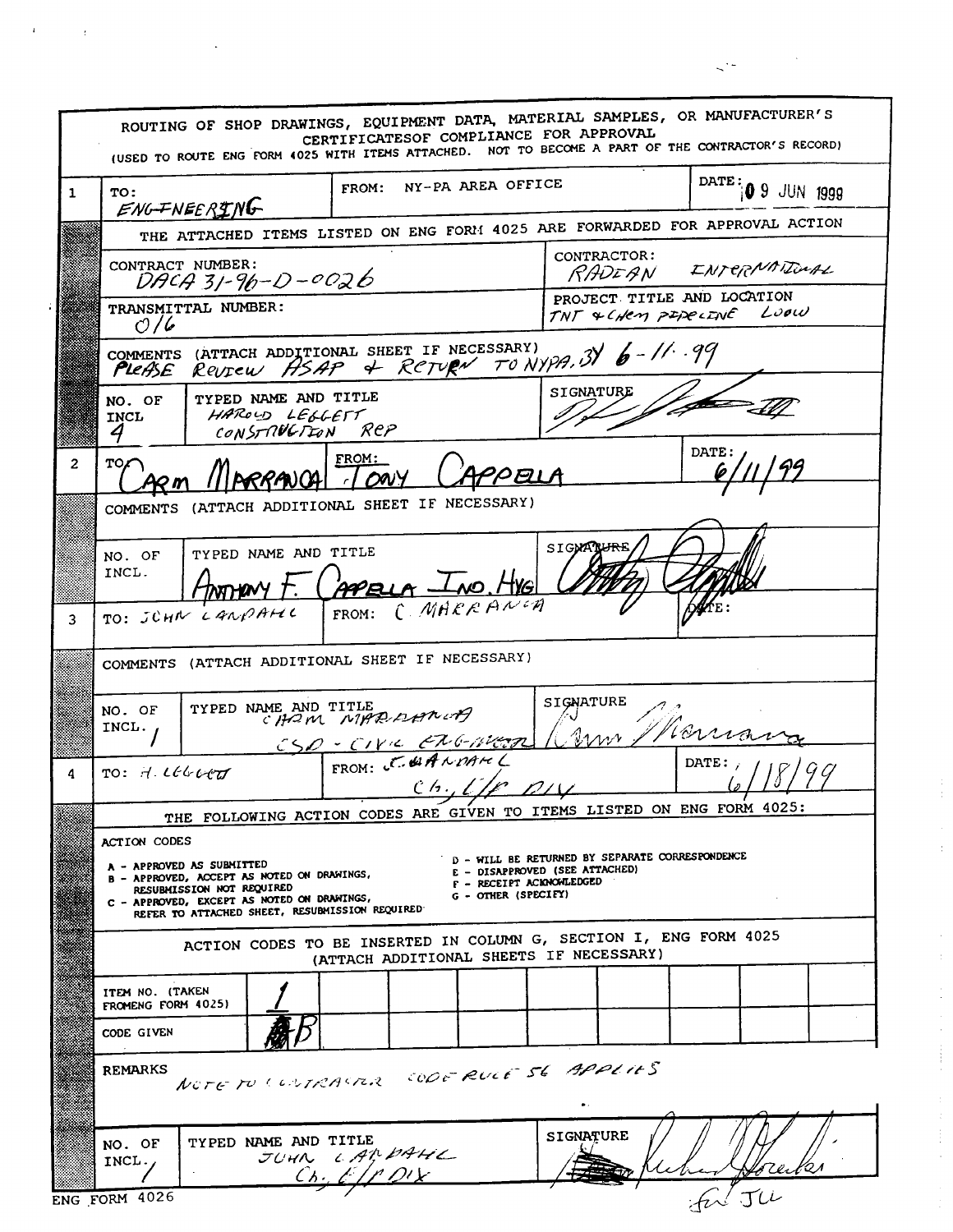## RADIAN INTERNATIONAL LAKE ONTARIO ORDNANCE WORKS ASBESTOS MANAGEMENT, HANDLING AND DISPOSAL PLAN

# 3 JUNE 99 RECEIVED JUL 0 9  $1999$

#### Introduction

The Baltimore District U.S. Army Corps of Engineers (USACE) has selected Radian International (Radian) to provide all the required supervision, labor, and materials for the Interim Removal Actions (IRA) involving the TNT Pipeline and Chemical Waste Sewer (CWS) at the former Lake Ontario Ordnance Works (LOOW). The LOOW is located in the towns of Lewiston and Porter, New York. These tasks are being performed under PRAC Contract DACA31-96-D-0026, Delivery Order 0025.

As part of the mobilization and site preparation (i.e. clearing and grubbing, silt fence installation, access road construction, etc.), Radian encountered varying quantities of asbestos containing material (ACM) in the vicinity of CWS Lift Station Number 6. The ACM appears to be construction debris that was placed in the area by others, or  $\mathcal{P}$ of a previous building demolition activity. The debris includes transite papels, transited pipe, pipe insulation and other suspect ACM debris. It also appears with dether areas of the site including portions within the proposed areas of disturbance for the CWS and TNT pipeline remediation have been impacted by the presence of ACM.

Proposed to remove all ACM encountered within the area of disturbance as part<br>of the pipeline decontamination effort. This plan details Radian<sup>x5</sup> approach to the of the pipeline decontamination effort. This plan details Radian  $\frac{1}{2}$  approach to the handling, management and disposal of the ACM debrist to the in the vicinity of Lift Station Number 6 and any other areas\encountered during Radian's remediation effort.

### **Asbestos Handling and Management**

Radian will subcontract a New York State licensed asbestos contractor to perform the handling and management of the ACM debris. This subcontractor will obtain all state required notifications and/or variances based on the results of the initial ACM survey and this Asbestos Management, Handling and Disposal Plan and execute all asbestos removal activities. Copies of all certifications/notifications will be provided to the USACE prior to the commencement of work activities

The selected subcontractor will perform an initial asbestos survey to positively identify ACM prior to the start of site removal activities Only the ACM located in the proposed access roads, lay down areas and limits of disturbances will be removed. The selected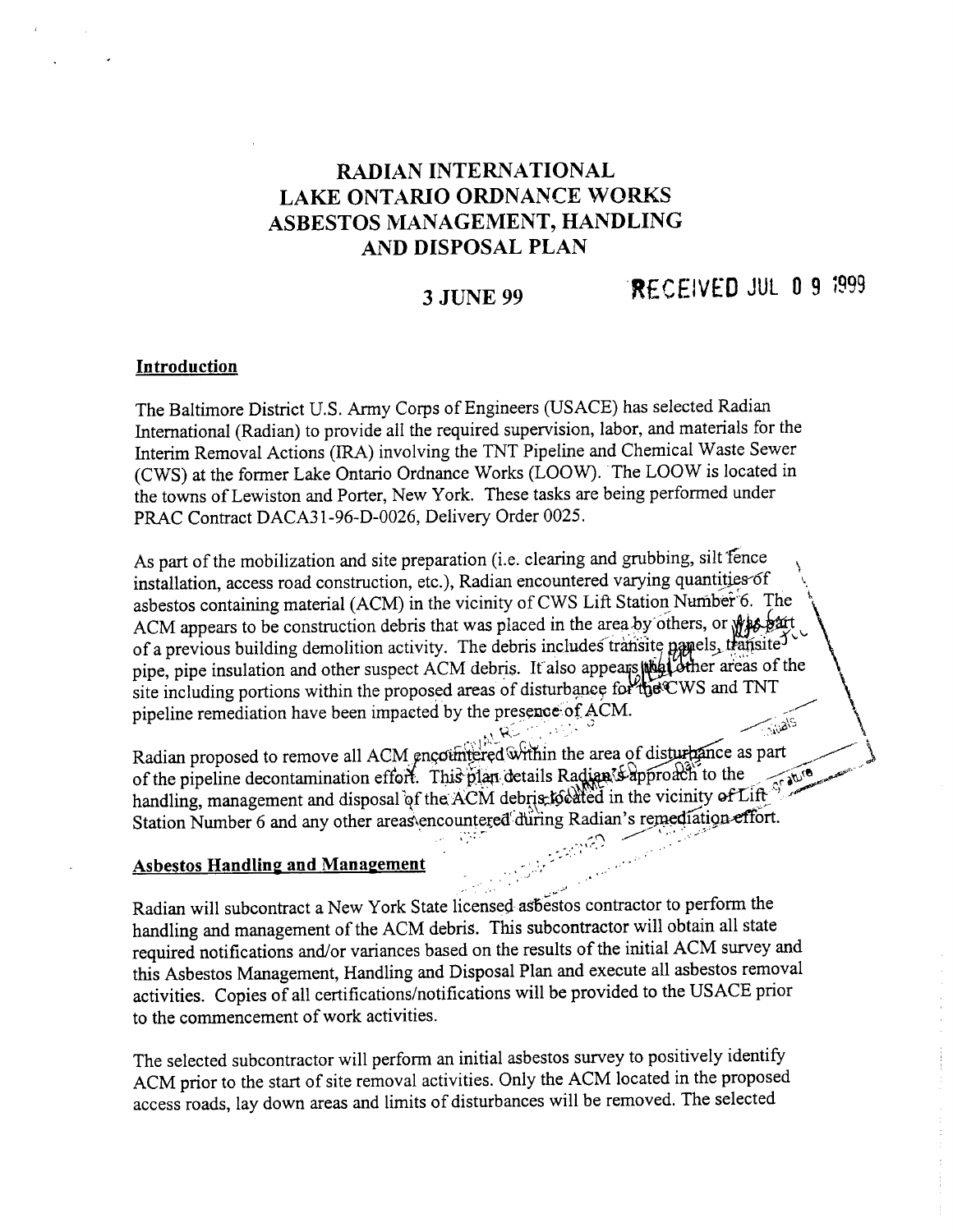subcontractor will remediate all ACM in accordance with all local, state and federal regulations

The initial effort will entail the establishment of regulated work areas and support zones. Based on visual surveys of the debris piles Radian anticipates that ACM can best be removed by hand segregation. Once segregated, the ACM will be placed into a double lined roll off container. The double lined roll off container will be spotted within the edge of the regulated asbestos work zone. Other ACM that will be placed in the double lined roll off container, not mentioned previously, will include personal protective equipment, poly sheeting and other support materials generated during asbestos cleanup activities. When ACM cannot be segregated from a debris pile, due to small size or the inability to distinguish the ACM from other debris material, the entire debris pile will be placed into the double lined roll off container The double lined roll off container will be covered at the end of the work shift and posted with the appropriate warning signs. The double lined roll off container will be monitored daily, and wet down as necessary, to assure that the ACM materials do not dry out and become friable

In the event Thermal System Insulation (TSI) is encountered on pipes, fittings, or other structural components, it will be removed using the glove bag method. TSI materials will be removed and disposed of in a wet state and double wrapped in 6-mil thick plastic that is seamless at the bottom. All loose and friable material abutting the glove bag will be wrapped and sealed in two layers of 6-mil plastic. Vacuums equipped with high efficiency particulate absolute (HEPA) filters will be used throughout the glove bagging procedure to prevent asbestos fibers from becoming airborne in the work area Loose or fallen TSI, if encountered, will be wetted and double wrapped in 6-mil plastic prior to disposal

#### ACM Encountered During Excavation Activities

Suspect ACM may be encountered during excavation activities during the CWS and/or TNT pipeline remediation. If such conditions are encountered, Radian will establish the regulated work area and follow the same hand segregation, handling and management procedures as detailed in this plan

#### Worker Protection

Asbestos workers will be protected in accordance with OSHA Standards 1910.1001 and 1926.1101 for Asbestos, USACE EM 385-1-1, Radian's Corporate Health and Safety Program and all applicable New York State asbestos requirements. All workers within the asbestos regulated area will be required to wear, at a minimum, a dual-cartridge full face-piece respirator. Workers will not be permitted to wear street clothing into the regulated area. Work clothing will consist of Tyvek coveralls over top of shorts or bathing suits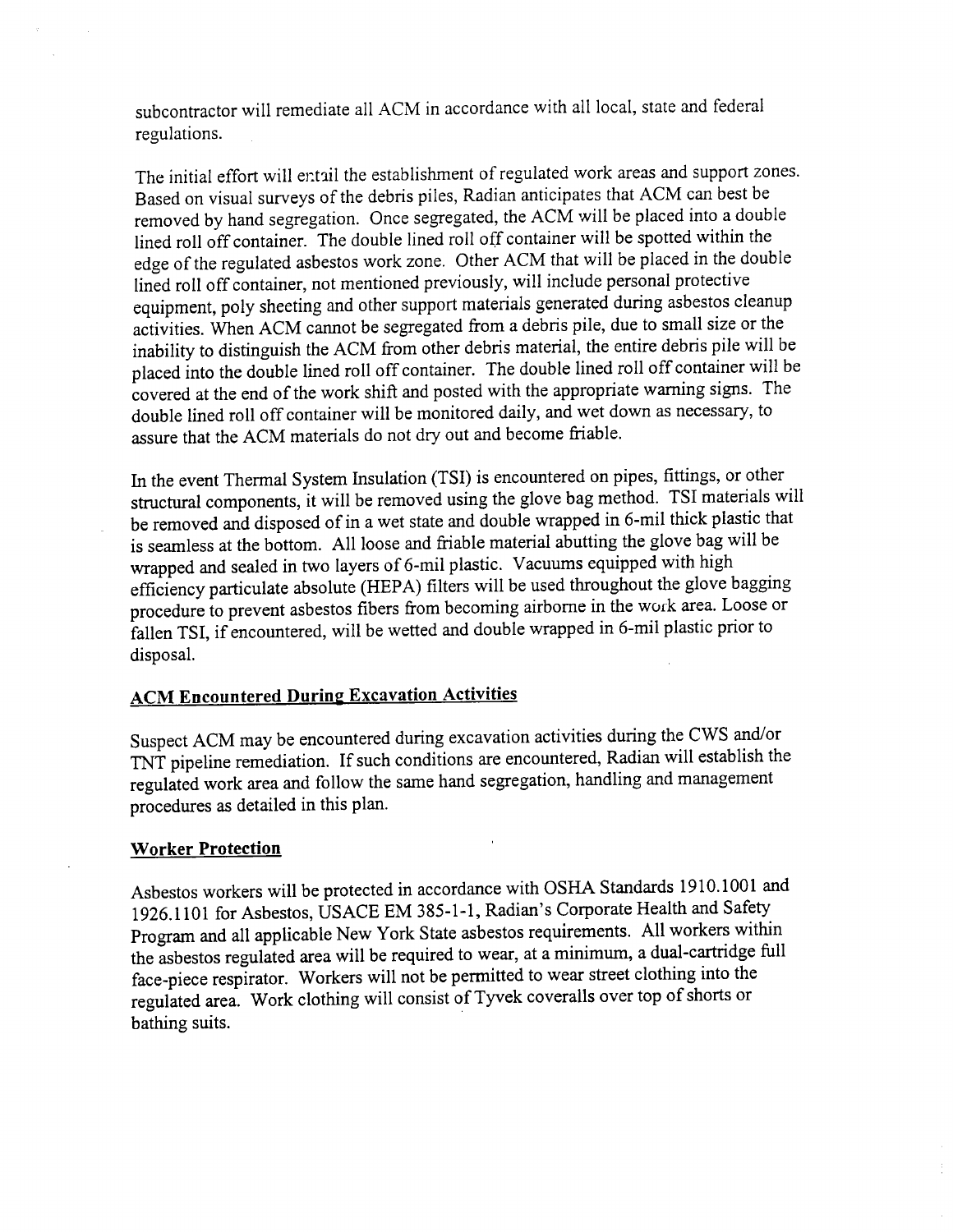#### Decontamination

All workers will be required to perform personal and equipment decontamination when moving from the regulated area into the support zone. Tyvek coveralls will be removed and respirators will be decontaminated using wet disposable towels at an established contamination reduction zone (CRZ). All asbestos contaminated PPE and decontamination supplies generated during the decontamination process will be disposed of in asbestos labeled bags. Prior to leaving the CRZ these items will be double wrapped in asbestos labeled bags and placed in the double lined roll off container

### Accident Prevention

Prior to the start of each work shift, a Morning Tailgate Safety Meeting will be held with all site workers. Workers will be informed of anticipated hazards, problems and activities for that shift. Each worker present at this meeting will be required to sign his/her name on the Daily Morning Tailgate Safety Meeting sheet. Any worker not present at this meeting will not be permitted to work that day

The anticipated hazards associated with the asbestos removal activities have been outlined in the attached Activity Hazard Analyses These Activity Hazard Analyses will be discussed with each asbestos worker prior to the start of each activity identified on the Activity Hazard Analysis. Workers will be encouraged to discuss hazards and identify ways that they suspect an accident could occur. Asbestos workers will discuss accident scenarios and will be encouraged to suggest appropriate control measures.

#### Disposal of Asbestos

All ACM placed in double lined roll off containers will be disposed of in accordance with local, state and federal regulations.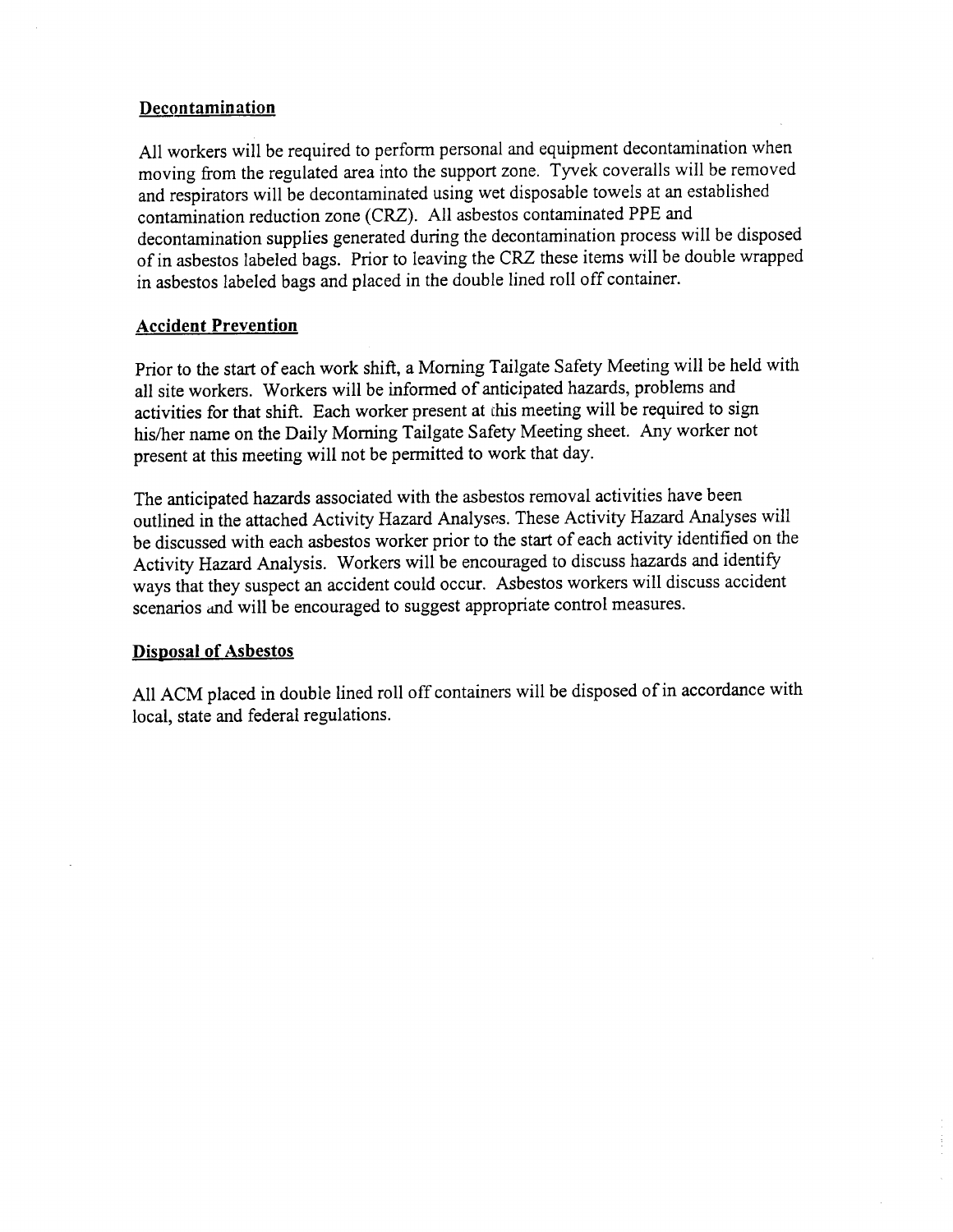## ACTIVITY HAZARD ANALYSIS

#### Activity: Mobilization, Regulated Area Set-up **Demobilization**

 $\mathcal{A}=\mathcal{A}=\mathcal{A}=\mathcal{A}$  .

 $\sim$ 

Analyzed By/Date: Christopher Fisher  $-6/99$ 

| <b>PRINCIPLE STEPS</b>                                                                                                                                                                                                                                                                                                                                                                                                                                                | POTENTIAL HAZARDS                                                                                                                                                                                                                                                                                                                                                                            | <b>RECOMMENDED CONTROLS</b>                                                                                                                                                                                                                                                                                                                                                                                                                                                                                                                                                                                    |  |  |
|-----------------------------------------------------------------------------------------------------------------------------------------------------------------------------------------------------------------------------------------------------------------------------------------------------------------------------------------------------------------------------------------------------------------------------------------------------------------------|----------------------------------------------------------------------------------------------------------------------------------------------------------------------------------------------------------------------------------------------------------------------------------------------------------------------------------------------------------------------------------------------|----------------------------------------------------------------------------------------------------------------------------------------------------------------------------------------------------------------------------------------------------------------------------------------------------------------------------------------------------------------------------------------------------------------------------------------------------------------------------------------------------------------------------------------------------------------------------------------------------------------|--|--|
| Mobilization and Pad Set-Up<br>Establish storage area for equipment,<br>Supplies and flammable liquids.<br>Establish office area.<br>2.<br>Accept equipment/supply deliveries.<br>3.<br>Secure materials in storage.<br>4.<br>Determine requirements for personnel and<br>5.<br>vehicle access to the site.<br>Coordinate with Radian to identify<br>6.<br>existing utility locations.<br>Demobilization<br>Grade disturbed areas.<br>Remove structures and supplies. | 1.<br>Muscle strain from improper lifting.<br>2.<br>Physical impacts/injury from heavy equipment<br>or moving loads.<br>3.<br>Physical injury from use of hand or power tools.<br>$\boldsymbol{4}$<br>Slips, trips and falls.<br>5.<br>Vehicular incidents or collisions.<br>6.<br>Excessive noise exposure due to heavy<br>equipment or power tool usage.<br>7 <sub>1</sub><br>Heat stress. | Wear Level D PPE.<br>2.<br>Practice good house keeping.<br>3 <sub>1</sub><br>Utilize hearing protection.<br>Arrange traffic flow to accidents or collisions.<br>5.<br>Prevent unauthorized entry into work areas.<br>Follow proper lifting techniques.<br>6.<br>7.<br>Be aware of and keep hands out of potential<br>nip/pinch points.<br>8.<br>Wear heavy work gloves.<br>9.<br>Properly store combustible and flammable<br>materials. Post "No Smoking" or "Open Flames"<br>signs.<br>10. Equipment operators should look in the direction<br>of travel.<br>11. Drink fluids and take breaks as necessary to |  |  |
| <b>EQUIPMENT TO BE USED</b>                                                                                                                                                                                                                                                                                                                                                                                                                                           | <b>TRAINING REQUIREMENTS</b>                                                                                                                                                                                                                                                                                                                                                                 | prevent heat related illnesses.                                                                                                                                                                                                                                                                                                                                                                                                                                                                                                                                                                                |  |  |
| Power tools and hand tools.<br>Hazard communication signs/labels.<br>2.<br>Heavy equipment and motor vehicles.<br>3.<br>Asbestos removal and disposal tools and<br>4.<br>equipment.                                                                                                                                                                                                                                                                                   | 1.<br>Heavy equipment operations.<br>$\overline{c}$<br>Hearing Conservation Program.<br>3.<br>Hazard Communications Program.<br>Heat stress awareness training.<br>4.                                                                                                                                                                                                                        | <b>INSPECTION REQUIREMENTS</b><br>Inspect heavy equipment for function and safety<br>features (i.e. horn, backup alarm, etc.) and general<br>assembly (i.e. missing bolts, loose hoses, etc.).<br>2.<br>Inspect power tools for function of safety features<br>(i.e. shut-off, GFCI, etc.) and general assembly<br>(i.e. frayed wires, loose connections, etc.).<br>3.<br>Inspect hand tools for excessive wear and loose<br>parts.<br>4.<br>Ensure that stored flammable and combustible<br>materials do not present a fire hazard.                                                                           |  |  |

and the second company  $-4.1463$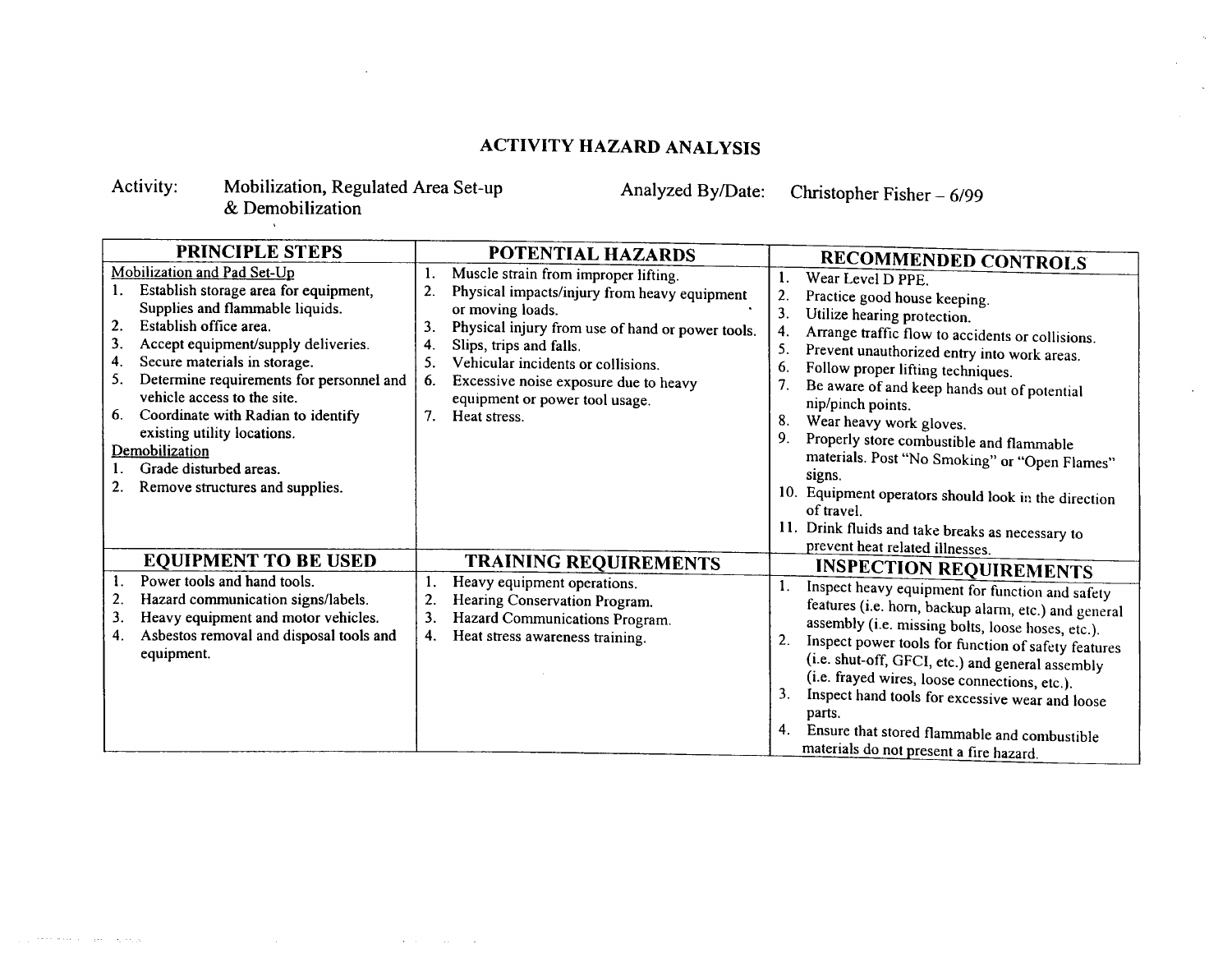## ACTIVITY HAZARD ANALYSIS

# Activity: ACM Removal from Debris Piles Analyzed By/Date: Christopher Fisher 6/99

 $\alpha$  ,  $\alpha$  ,  $\alpha$ 

 $\sim 10$ 

 $\epsilon$  , and the second constraints of

| <b>PRINCIPLE STEPS</b>      |                                                 | POTENTIAL HAZARDS |                                             |    | <b>RECOMMENED CONTROLS</b>                      |  |  |
|-----------------------------|-------------------------------------------------|-------------------|---------------------------------------------|----|-------------------------------------------------|--|--|
|                             | Establish Regulated Area.                       |                   | Exposure to airborne asbestos fibers.       |    | Air mor 'toring for personal and area airborne  |  |  |
|                             | Don personal protective equipment.              |                   | Slips, trips and falls.                     |    | asbestos iller concentrations.                  |  |  |
| 3.                          | Segregate ACM from construction debris.         | 3.                | Excessive noise due to use of HEPA vacuums  | 2. | PPE to be worn during asbestos abatement.       |  |  |
| 4.                          | Place ACM into double lined roll of container.  |                   | and hand tools.                             | 3. | Establishment of Regulated and                  |  |  |
| 5.                          | Cover double lined roll of container at the end | 4.                | Electric shock from energized equipment.    |    | Decontamination Areas.                          |  |  |
|                             | of the shift.                                   |                   | Physical injury from the use of hand tools. | 4. | All electrical supply lines and lighting        |  |  |
| 6.                          | Remove personal protective equipment and        | 6.                | Muscle strains from improper lifting        |    | equipment must meet the requirements of         |  |  |
|                             | decontaminate.                                  |                   | techniques.                                 |    | <b>NFPA 70.</b>                                 |  |  |
| 7.                          | Dispose of contaminated personal protective     | $7_{-}$           | Heat stress.                                | 5. | Follow proper lifting techniques.               |  |  |
|                             | equipment.                                      |                   |                                             | 6. | Practice good housekeeping.                     |  |  |
| 8.                          | Exit contamination reduction zone.              |                   |                                             |    |                                                 |  |  |
| 9.                          | Don street clothes.                             |                   |                                             |    |                                                 |  |  |
| <b>EQUIPMENT TO BE USED</b> |                                                 |                   | <b>TRAINING REQUIREMENTS</b>                |    | <b>INSPECTION REQUIREMENTS</b>                  |  |  |
|                             | Caution tape to delineate Regulated Area.       |                   | New York asbestos removal training.         |    | Calibration of monitoring equipment.            |  |  |
| 2.                          | Personal protective equipment (i.e. respirator, | 2.                | Monitoring equipment operation.             |    | Inspect hand tools for excessive wear and loose |  |  |
|                             | Tyvek coveralls, etc.).                         | 3.                | PPE Program.                                |    | parts.                                          |  |  |
| 3.                          | Area and personal airborne asbestos fiber       | 4.                | Hearing Conservation Program.               | 3. | Inspect electrical supply lines and lighting    |  |  |
|                             | monitoring.                                     | 5.                | Respiratory Protection Program.             |    | equipment to assure they meet the               |  |  |
| 4.                          | Double lined roll of container.                 | 6.                | Heat stress awareness.                      |    | requirements of NFPA 70.                        |  |  |
| 5 <sub>1</sub>              | Hand tools.                                     |                   | Personal and equipment decontamination      | 4. | Audit PPE programs and decontamination          |  |  |
| 6.                          | Decontamination equipment (i.e. 55-gal drums,   |                   | procedures.                                 |    | procedures.                                     |  |  |
|                             | hand and face washes, etc.).                    |                   |                                             |    |                                                 |  |  |
| 7.                          | HEPA vacuum.                                    |                   |                                             |    |                                                 |  |  |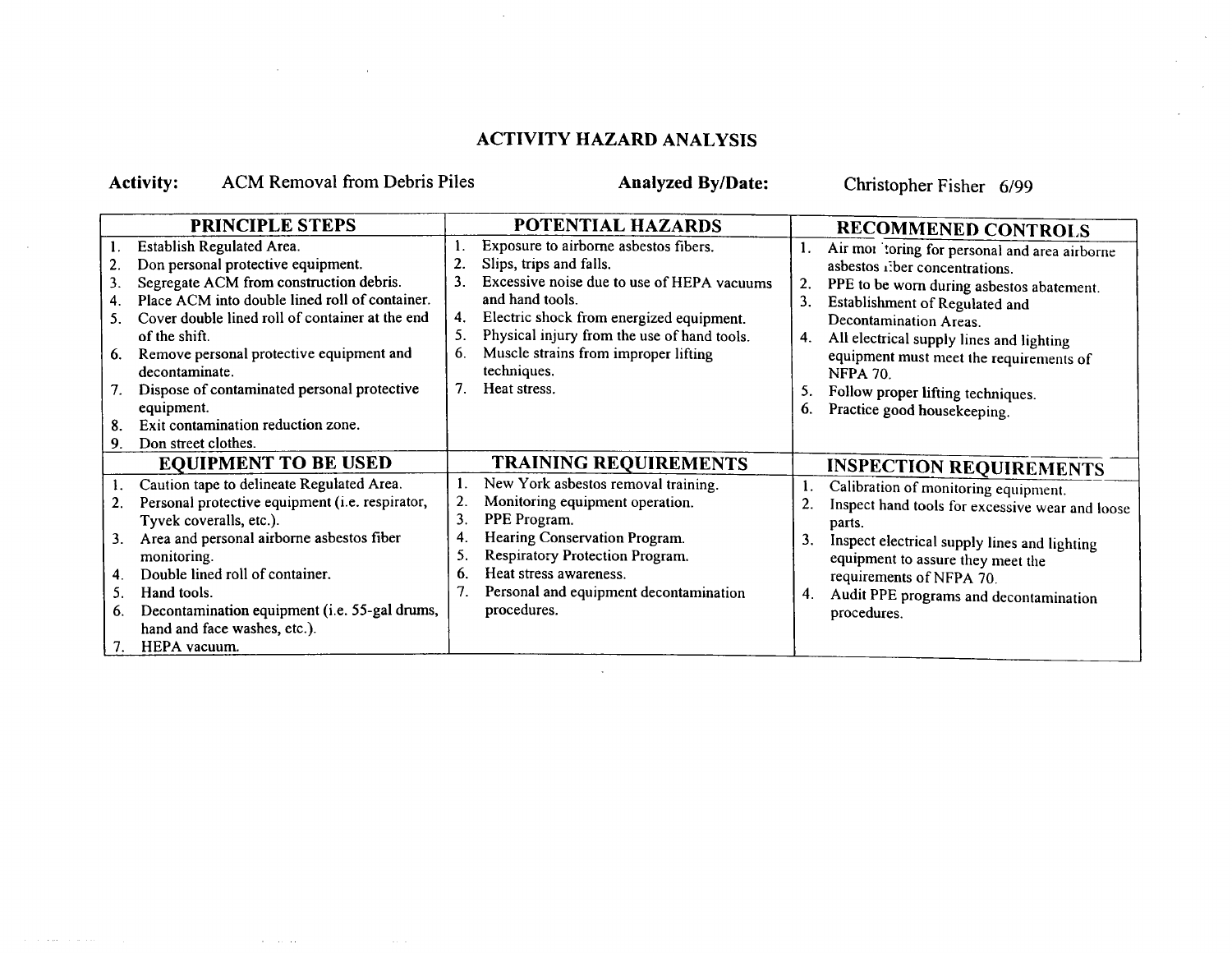# ACTIVITY HAZARD ANALYSIS

Activity: TSI Removal from Pipes, Fittings and Structural Component

 $\mathcal{F}^{\mathcal{A}}$  is the state of the state of the state of the state of the state of the state of

 $\sim 10^{-5}$ 

Analyzed By/Date: Christopher Fisher 6/99

| PRINCIPLE STEPS                              |                                                                                                                                                                                                                                                                                                                                                                                                                                                                                                                                                                          |                            | POTENTIAL HAZARDS                                                                                                                                                                                                                                                                                   |                      |                                                                                                                                                                                                                                                                                                                                                                                                      |  |
|----------------------------------------------|--------------------------------------------------------------------------------------------------------------------------------------------------------------------------------------------------------------------------------------------------------------------------------------------------------------------------------------------------------------------------------------------------------------------------------------------------------------------------------------------------------------------------------------------------------------------------|----------------------------|-----------------------------------------------------------------------------------------------------------------------------------------------------------------------------------------------------------------------------------------------------------------------------------------------------|----------------------|------------------------------------------------------------------------------------------------------------------------------------------------------------------------------------------------------------------------------------------------------------------------------------------------------------------------------------------------------------------------------------------------------|--|
| 1.<br>2.<br>3.<br>5.<br>6.<br>7.<br>8.<br>9. | Establish Regulated Area.<br>Don personal protective equipment.<br>Protect loose and friable ACM adjacent to<br>glove bag.<br>Remove TSI from pipe, fittings or structural<br>components.<br>HEPA vacuum air from glove bag and seal.<br>Place glove bag into double lined roll of<br>container.<br>Cover double lined roll of container at the end<br>of the shift.<br>Remove personal protective equipment and<br>decontaminate.<br>10. Dispose of contaminated personal protective<br>equipment.<br>11. Exit contamination reduction zone.<br>12. Don street clothes. | 2.<br>3.<br>4.<br>5.<br>6. | Exposure to airborne asbestos fibers.<br>Slips, trips and falls.<br>Excessive noise due to use of HEPA vacuums<br>and hand tools.<br>Electric shock from energized equipment.<br>Physical injury from the use of hand tools.<br>Muscle strains from improper lifting<br>techniques.<br>Heat stress. | 2.<br>3.<br>4.<br>6. | <b>RECOMMENED CONTROLS</b><br>Air monitoring for personal and area airborne<br>asbestos fiber concentrations.<br>PPE to be worn during asbestos abatement.<br>Establishment of Regulated and<br>Decontamination Areas.<br>All electrical supply lines and lighting<br>equipment must meet the requirements of<br><b>NFPA 70.</b><br>Follow proper lifting techniques.<br>Practice good housekeeping. |  |
|                                              | <b>EQUIPMENT TO BE USED</b>                                                                                                                                                                                                                                                                                                                                                                                                                                                                                                                                              |                            | <b>TRAINING REQUIREMENTS</b>                                                                                                                                                                                                                                                                        |                      |                                                                                                                                                                                                                                                                                                                                                                                                      |  |
| 2.<br>3.<br>4.<br>5.<br>6.<br>7.             | Caution tape to delineate Regulated Area.<br>Personal protective equipment (i.e. respirator,<br>Tyvek coveralls, etc.).<br>Area and personal airborne asbestos fiber<br>monitoring.<br>Double lined roll of container.<br>Hand tools.<br>Decontamination equipment (i.e. 55-gal drums,<br>hand and face washes, etc.).<br>HEPA vacuum.                                                                                                                                                                                                                                   | 2.<br>3.<br>4.<br>5.<br>6. | New York asbestos removal training.<br>Monitoring equipment operation.<br>PPE Program.<br>Hearing Conservation Program.<br>Respiratory Protection Program.<br>Heat stress awareness.<br>Personal and equipment decontamination<br>procedures.                                                       | 3.<br>4.             | <b>INSPECTION REQUIREMENTS</b><br>Calibration of monitoring equipment.<br>Inspect hand tools for excessive wear and loose<br>parts.<br>Inspect electrical supply lines and lighting<br>equipment to assure they meet the<br>requirements of NFPA 70.<br>Audit PPE programs and decontamination<br>procedures.                                                                                        |  |